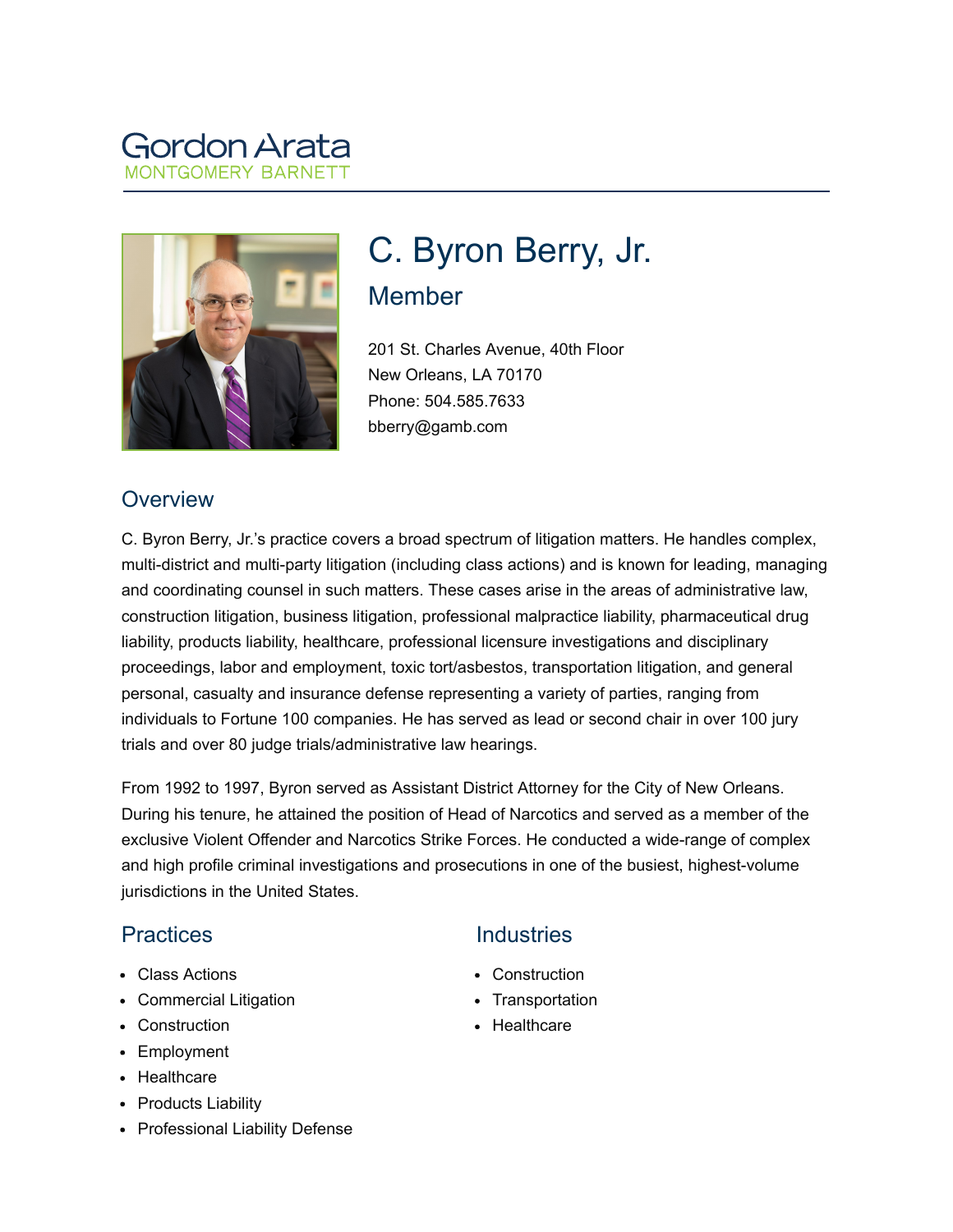

#### Admissions

Louisiana

#### **Education**

- LSU Paul M. Hebert Law Center, J.D. 1992
- Southern Methodist University, B.B.A. Accounting 1989

#### **Experience**

- Served as disciplinary counsel for the Louisiana State Board of Medical Examiners. In that capacity, provided the Board with general counsel and advice and conducted and supervised state regulatory and disciplinary investigations and proceedings involving various health care professions and professionals for the State of Louisiana.
- Successful defense and resolution for a post-Hurricane Katrina federal government contractor in a multi-million dollar dispute with the Wage and Hour Division of the Department of Labor under the Service Contract Act (SCA), Contract Work Hours Safety Standards Act (CWHSSA) and the Fair Labor Standards Act (FLSA).
- Served as Louisiana outside general counsel for post Hurricane Katrina and Hurricane Rita federal government contractor conducting storm debris clean-up and environmental remediation services.
- Successful defense of and resolution for environmental contractor in consolidated multi-party discrimination lawsuits involving, among other things, claims under 42 U.S.C. 1983 of race discrimination and harassment.
- Development and implementation of forensic document and electronically stored information collection, quality control, review and production protocols and processes involving over 3 million records and supervised 20 attorneys in the resulting review and evidence production in consolidated multi-party litigation.
- Represented various Louisiana licensed professionals in sensitive regulatory, investigative, licensure, and disciplinary matters before various licensing boards for the State of Louisiana.
- Authored legislation for a State Senator and coordinated lobbying efforts in the State Legislature that resulted in a permanent funding source for Crimestoppers' programs throughout the State of Louisiana.

#### **Affiliations**

Louisiana State Bar Association